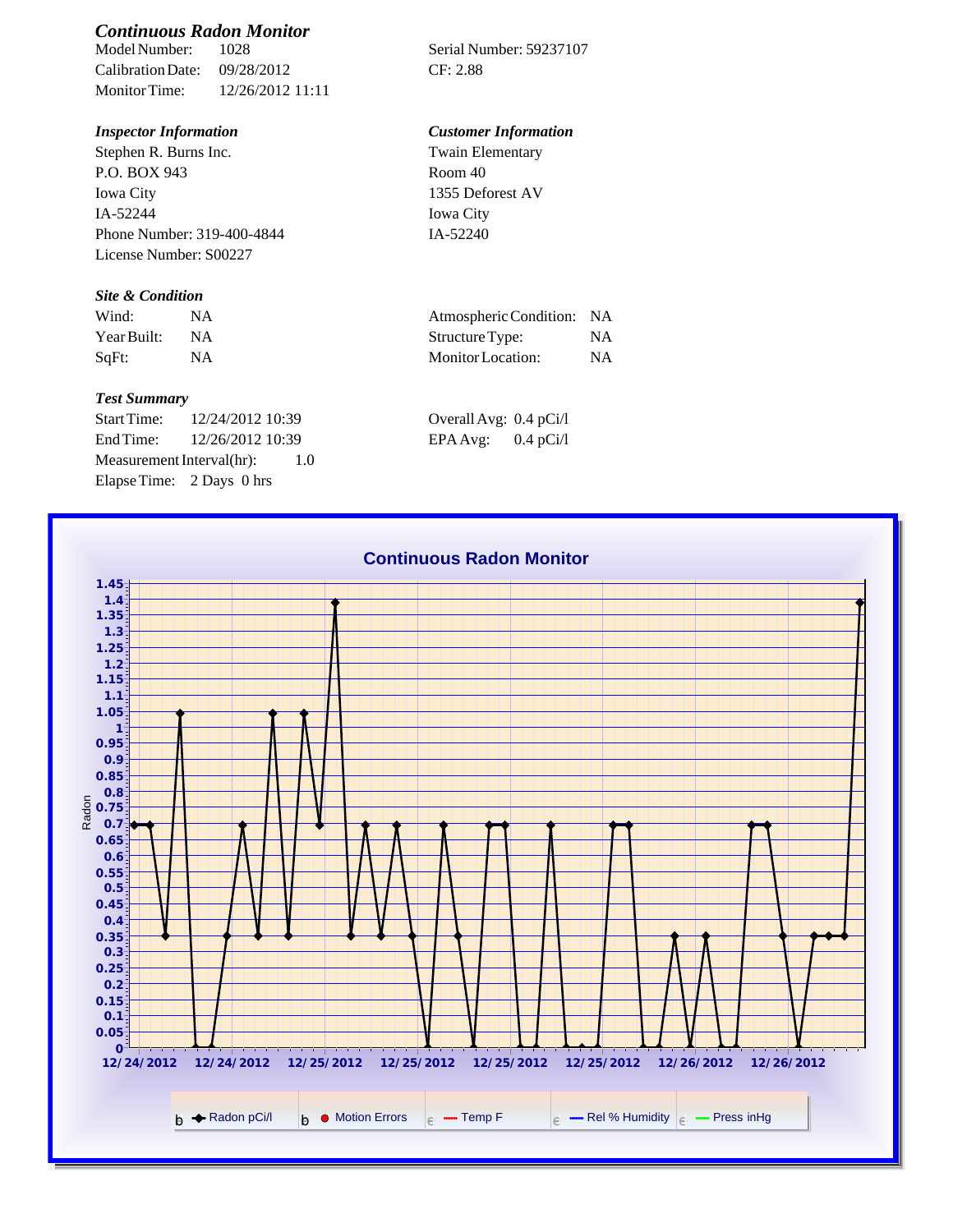| ******* | *******<br>12/24/2012 |              |
|---------|-----------------------|--------------|
| Time    | Counts                | <b>Flags</b> |
|         | pCi/l                 |              |
| 11:39   | 0.7                   |              |
| 12:39   | 0.7                   |              |
| 13:39   | 0.3                   |              |
| 14:39   | 1.0                   |              |
| 15:39   | 0.0                   |              |
| 16:39   | 0.0                   |              |
| 17:39   | 0.3                   |              |
| 18:39   | 0.7                   |              |
| 19:39   | 0.3                   |              |
| 20:39   | 1.0                   |              |
| 21:39   | 0.3                   |              |
| 22:39   | 1.0                   |              |
| 23:39   | 0.7                   |              |

| *******     | *******<br>12/25/2012 |              |
|-------------|-----------------------|--------------|
| <b>Time</b> | <b>Counts</b>         | <b>Flags</b> |
|             | pCi/l                 |              |
| 00:39       | 1.4                   |              |
| 01:39       | 0.3                   |              |
| 02:39       | 0.7                   |              |
| 03:39       | 0.3                   |              |
| 04:39       | 0.7                   |              |
| 05:39       | 0.3                   |              |
| 06:39       | 0.0                   |              |
| 07:39       | 0.7                   |              |
| 08:39       | 0.3                   |              |
| 09:39       | 0.0                   |              |
| 10:39       | 0.7                   |              |
| 11:39       | 0.7                   |              |
| 12:39       | 0.0                   |              |
| 13:39       | 0.0                   |              |
| 14:39       | 0.7                   |              |
| 15:39       | 0.0                   |              |
| 16:39       | 0.0                   |              |
| 17:39       | 0.0                   |              |
| 18:39       | 0.7                   |              |
| 19:39       | 0.7                   |              |
| 20:39       | 0.0                   |              |
| 21:39       | 0.0                   |              |
| 22:39       | 0.3                   |              |
| 23:39       | 0.0                   |              |

|       | ******* 12/26/2012 ******* |              |
|-------|----------------------------|--------------|
| Time  | Counts                     | <b>Flags</b> |
|       | pCi/l                      |              |
| 00:39 | 0.3                        |              |